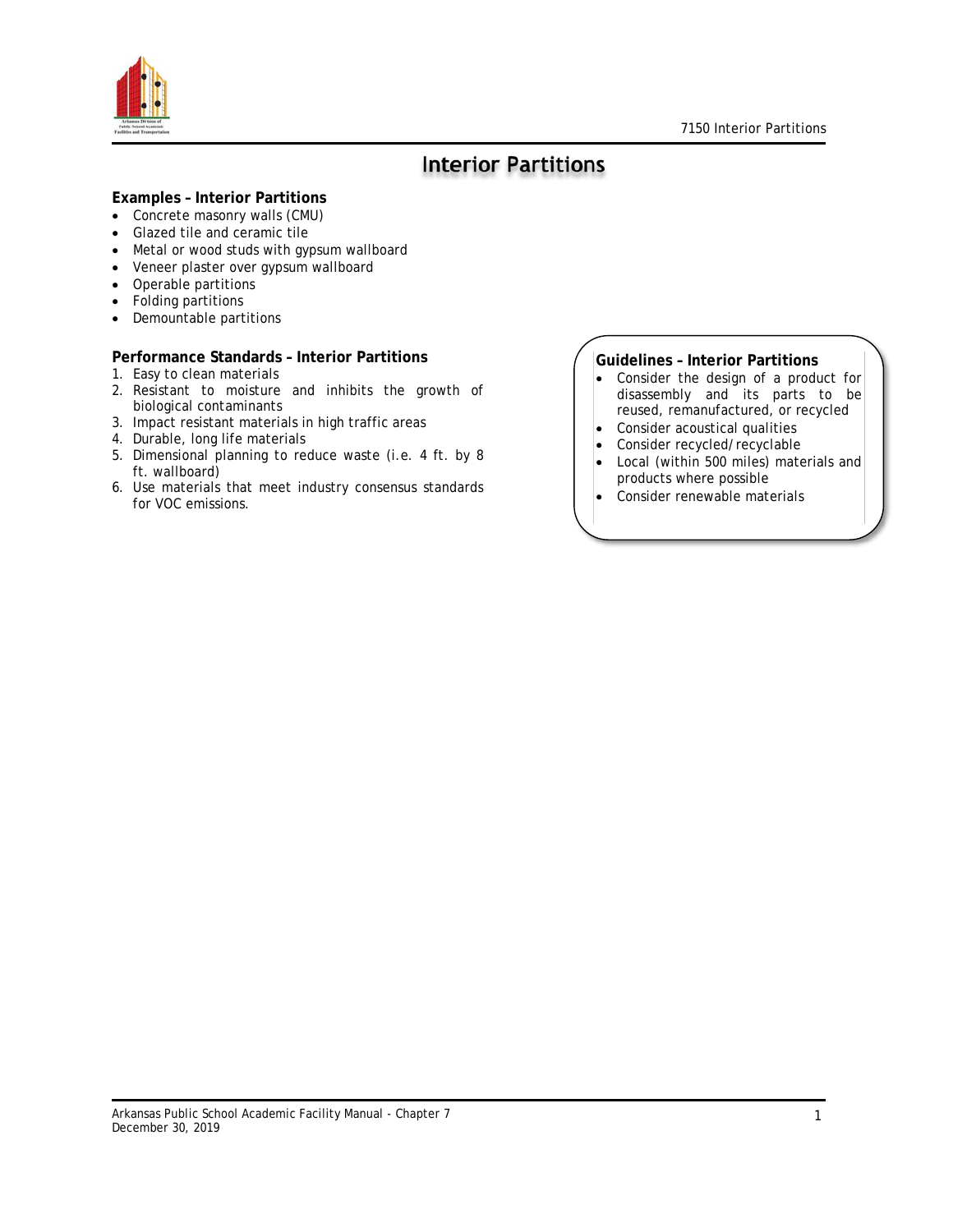

# **Concrete Masonry Walls Structural Glazed Tile Walls Ceramic Tile**

### **Construction Standards – Concrete Masonry Walls, Structural Glazed Tile Walls, Ceramic Tile**

- 1. CMU walls: Compressive strength to meet industry standard.
- 2. Tooled or struck mortar joints for cleanability. Use Type "S" mortar for loadbearing walls and Type "N" for non-loadbearing walls.
- 3. Glazed structural clay tile: ASTM C 126, Type I (singlefaced units) and Type II (double-faced units)
- 4. Ceramic tile: for materials ANSI A 137.1 "Specifications for Ceramic Tile"; for installation ANSI 108 series and TCA handbook
- 5. Glazed wall tile: 5/16 inch thick, flat tile with cushion edges
- 6. Grout tile using latex Portland cement grout. Exception: use chemical resistant epoxy grout in kitchens
- 7. Control joints required for CMU partition walls per design.

**Performance and Benefits – Concrete Masonry Walls, Structural Glazed Tile Walls, Ceramic Tile**

- Impact resistant
- Easily cleanable & maintainable
- Good acoustic qualities
- Daylight enhancement qualities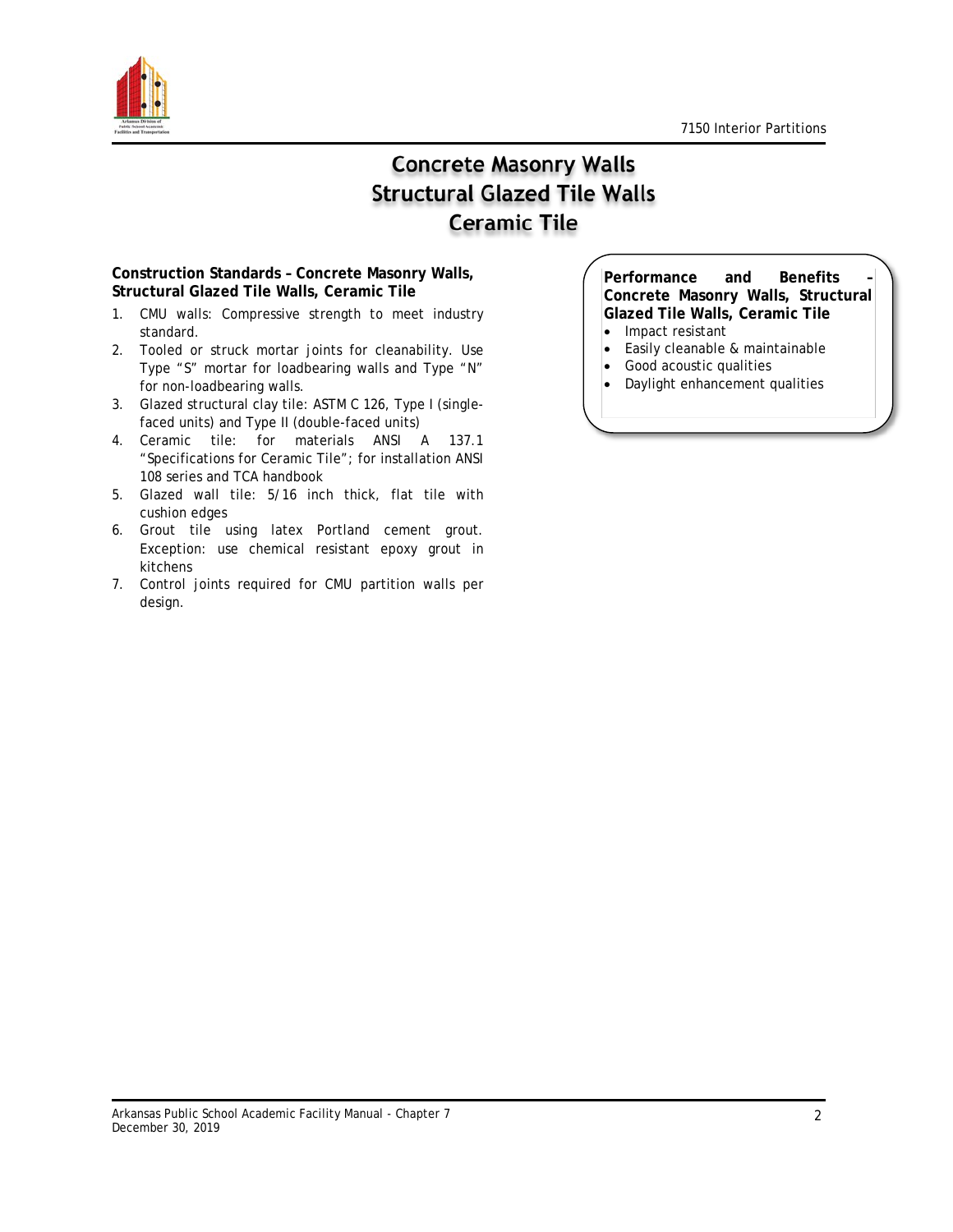

## Metal or Wood Studs with Gypsum Wallboard Veneer Plaster over Gypsum Wallboard

### **Construction Standards – Metal or Wood Studs with Gypsum Wallboard, Veneer Plaster over Gypsum Wallboard**

- 1. Sound transmission class: Minimum STC of 41 in academic areas
- 2. Steel framing: comply with ASTM C754 and G40 hotdip galvanized zinc coating
- 3. Gypsum wallboard: ASTM C1396, Type X 5/8 inch thick
- 4. Type X wallboard required at rated partitions
- 5. Moisture resistant wallboard to be used in high moisture areas
- 6. Metal studs: ASTM C645, 20 gauge sheet base metal
- 7. Provide control joints in partitions 30 feet maximum
- 8. Veneer plaster: ASTM C58T consisting of separate base coat and finish coat
- 9. Wood stud grade marked as required by the applicable building code
- 10. Abrasive and impact resistant materials in high traffic areas

**Performance and Benefits – Metal or Wood Studs with Gypsum Wallboard, Veneer Plaster over Gypsum Wallboard**

- Economical
- Relatively easy to move or remove
- Accommodates periodic finish color changes
- Good sound barrier when used with acoustical insulation